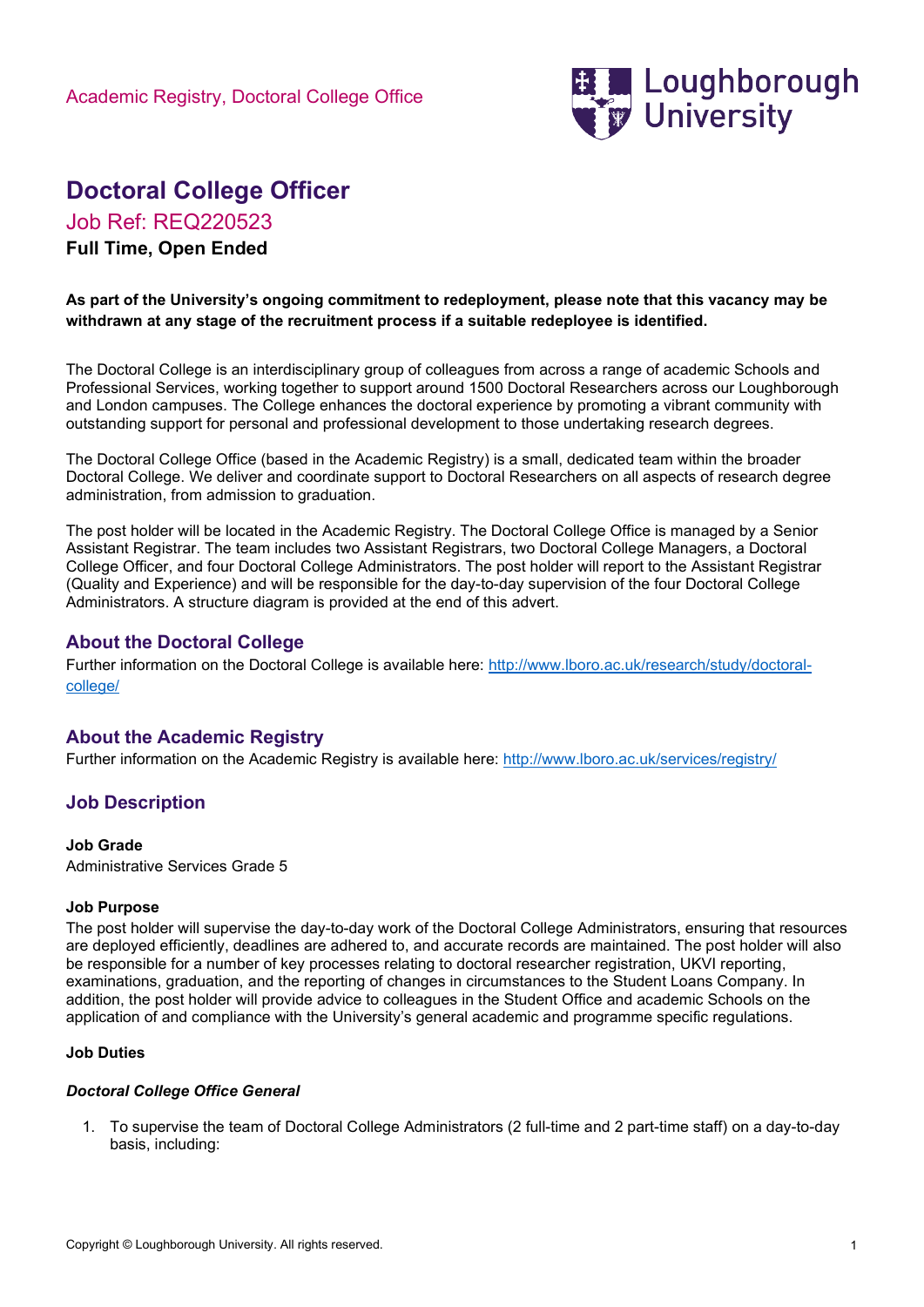- a) Managing office workflow, redistributing and monitoring the completion of day-to-day work to ensure that processes are completed promptly and efficiently.
- b) Identifying and anticipating issues, resolving these where appropriate and referring more complex problems to the Doctoral College Managers.
- c) Encouraging staff to work together as a team to explore process improvements.
- d) Authorising annual leave.
- e) Organising cover for annual leave and sickness and ensuring there is adequate cover for in-person events in light of dynamic working arrangements.
- 2. To co-ordinate the induction and on-going training of new Doctoral College Administrators to ensure high levels of accuracy and service are maintained. This will include supporting staff with their dedicated areas of expertise to help improve processes and aid their development.
- 3. To coordinate and be the main point of contact for the provision of student record related training for administrative staff based in academic Schools.
- 4. To support the Doctoral College Managers and Assistant Registrars with identifying, developing and introducing process and system improvements which will enhance the efficiency and effectiveness of student record operations.
- 5. To oversee the maintenance of workspaces, shared email accounts, Microsoft Teams and other shared files ensuring appropriate and efficient usage, and working with the Senior Assistant Registrar to manage a regular review of data retention and GDPR compliance.
- 6. To oversee operational level updates for the Doctoral College website.
- 7. Any other duties in the Academic Registry commensurate with the level of the post.

#### Student Records, Regulations and Compliance

8. To oversee the work of the Doctoral College Administrators in maintaining student records to ensure accurate information is held, including amendments to student statuses and programme registrations.This could include undertaking data quality tasks to ensure that records are acurately recorded in statutory returns.

#### Event coordination

- 9. Reporting to the Assistant Registrar, and in collaboration with Marketing and Advancement Colleagues, to help coordinate support from the Doctoral College for Open days and recruitment activities.
- 10. Reporting to the Doctoral College Managers, to co-ordinate the registration process for new Docotral Researchers including:
	- a) Liaison with relevant staff across the University regarding the timing of transfers from various admissions systems and managing the subsequent process which results in the creation of new student records.
	- b) Liaising with key services (such as Accommodation) to ensure that information displayed in Online Registration web pages and CRM messages is accurate and up to date.
	- c) Ensuring that eligible students are invited to complete Online Registration (including re-registration for returning students) in accordance with agreed timelines, and overseeing timely responses to all registration queries (received via email, telephone and in person).
	- d) Working with academic Schools to oversee the process of following up with students who have not completed registration/re-registration and applying late registration fees, where appropriate.
- 11. Reporting to the Doctoral College Managers, to coordinate the DC contibution to the annual central registration events including: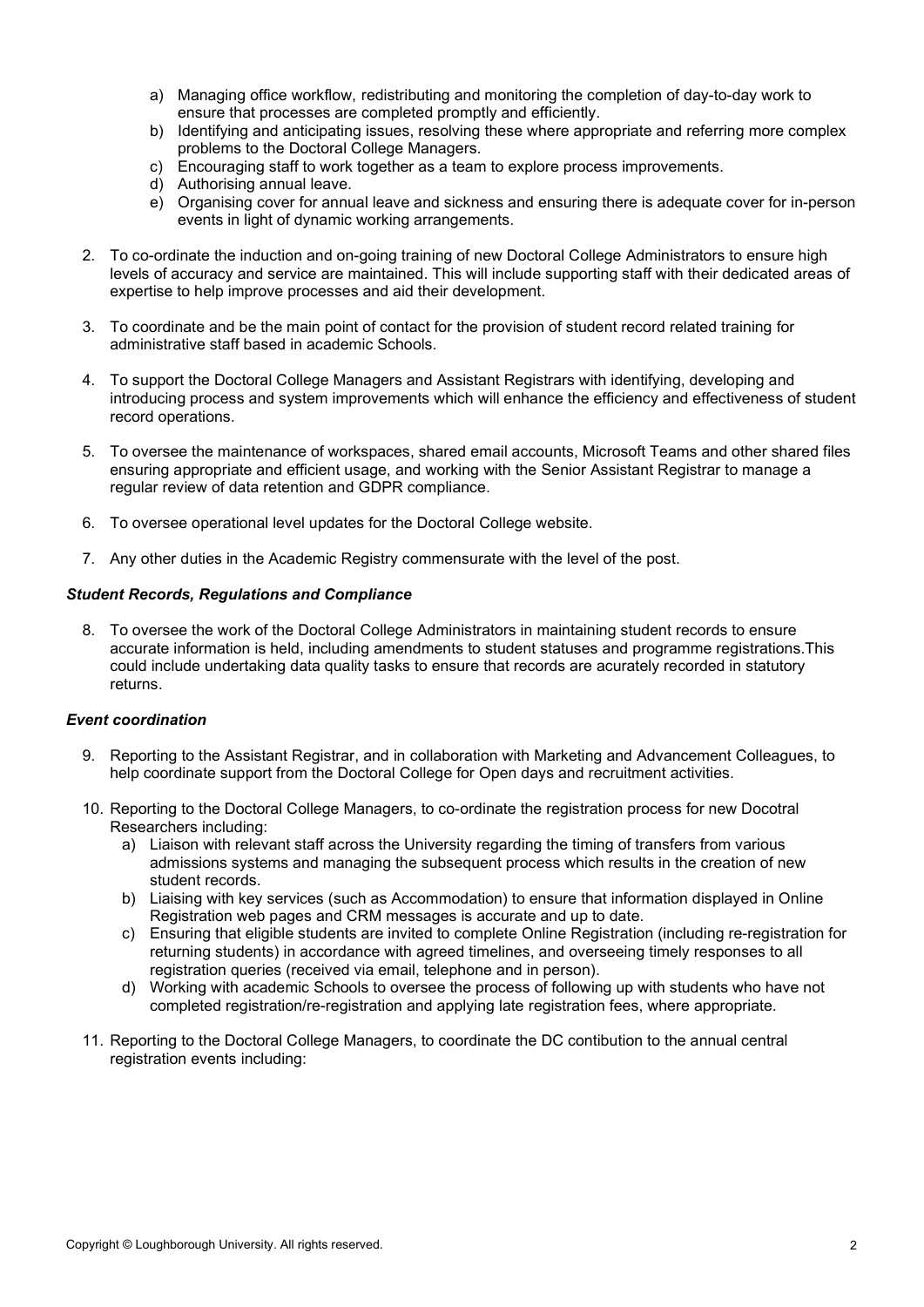- a) Working closely with the Doctoral College Managers to co-ordinate and oversee the registration of international doctoral researchers (to include the scanning of relevant visa documents).
- b) Preparing staff rotas to cover all registration events.
- c) Ensuring suitable arrangements and communications are in place for all four DR registration dates, including those that fall outside of UG registration periods.
- 12. To oversee and co-ordinate the work of the Doctoral College Administrators in providing support for University Graduation ceremonies, and to participate in planning activities as and when required.
- 13. To support the Assistant Registrar in preparing and sharing with Schools, the documentation for periodic reviews of research degree programmes and also the coordination of student experience surveys, inlcuding the PRES.
- 14. To support the Senior Assistant Registrar, in the co-ordination of the Research Administrators Liason group (RALG) and the Doctoral College Operations Group and to act as Secretary for these meetings.
- 15. To support the Senior Assistant Registrar in making arrangements for ad hoc meetings, delegating to the Administrators as necessary.
	- 16. To assist the Senior Assistant Registrar in making arrangements for and providing all necessary documentation for student misconduct and appeal cases.

#### Associate Pro-Vice Chancellor support

- 17. To oversee the diary management and coordination of meetings as requested by the Associate Pro-Vice Chancellor for the Doctoral College, delegating tasks to the Doctoral College Administrators where appropriate. To act as Secretary for these meetings where requested.
- 18. To oversee the administration of ad hoc events and competitions related to the Doctoral Researcher experience.

#### Points to Note

The purpose of this job description is to indicate the general level of duties and responsibility of the post. The detailed duties may vary from time to time without changing the general character or level of responsibility entailed.

#### Special Conditions

All staff have a statutory responsibility to take reasonable care of themselves, others and the environment and to prevent harm by their acts or omissions. All staff are therefore required to adhere to the University's Health, Safety and Environmental Policy & Procedures.

All staff should hold a duty and commitment to observing the University's Equality & Diversity policy and procedures at all times. Duties must be carried out in accordance with relevant Equality & Diversity legislation and University policies/procedures.

Successful completion of probation will be dependent on attendance at the University's mandatory courses which include Respecting Diversity and, where appropriate, Recruitment and Selection.

#### Organisational Responsibility

Reports to the Assistant Registrar (Quality and Doctoral Research Experience)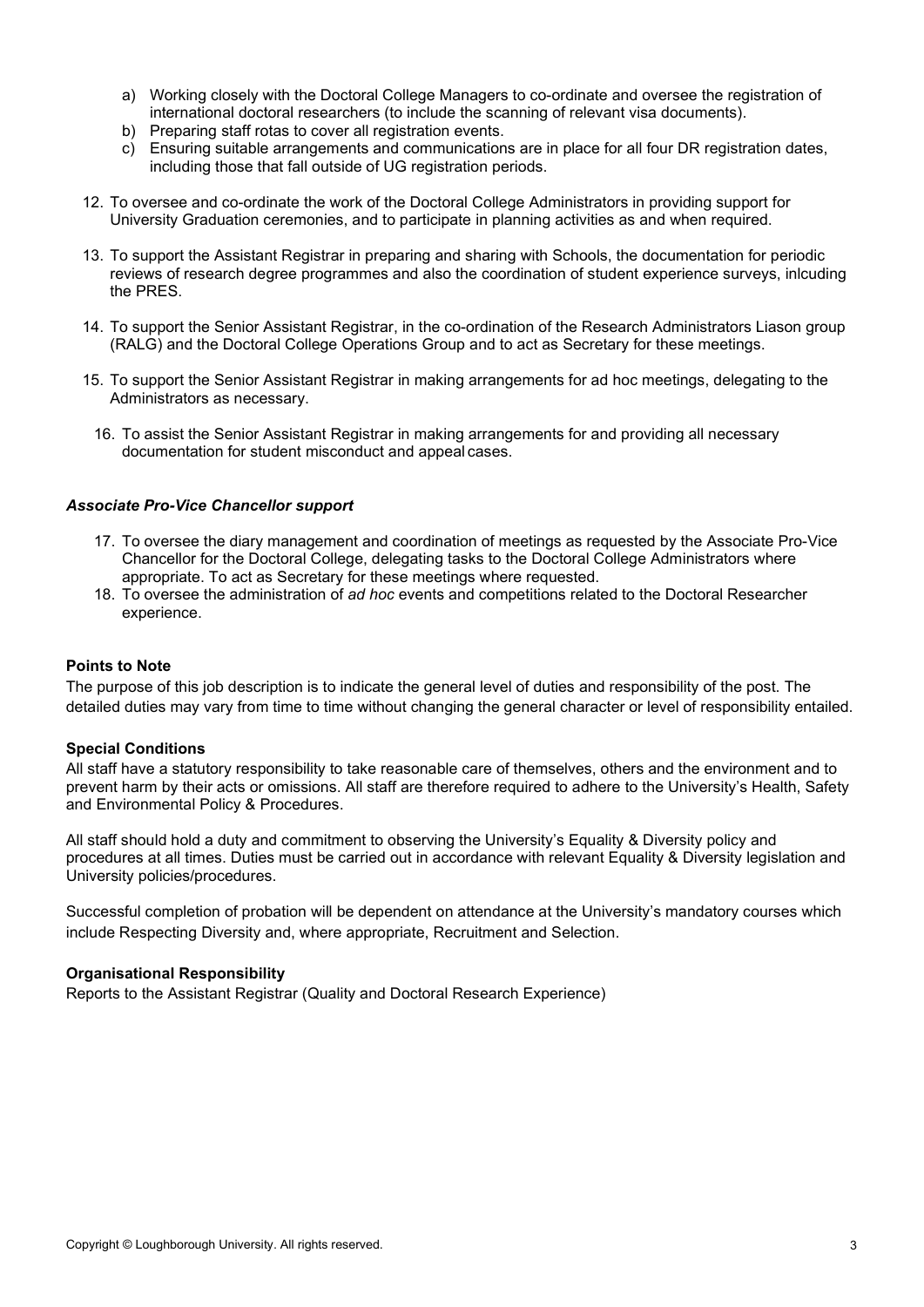# Person Specification

Your application will be reviewed with respect to meeting the essential and desirable criteria listed below. Your application will be reviewed against the essential and desirable criteria listed below. Applicants are strongly advised to explicitly state and evidence how they meet each of the essential (and desirable) criteria in their application. Stages of assessment are as follows:

1 – Application

- 2 Test/Assessment Centre/Presentation
- 3 Interview

### Essential Criteria

| Area                           | <b>Criteria</b>                                                                                                                                    | <b>Stage</b> |
|--------------------------------|----------------------------------------------------------------------------------------------------------------------------------------------------|--------------|
| Experience                     | Significant recent experience in a student, or Doctoral Researcher facing<br>administrative role within a busy office environment                  | 1,3          |
|                                | Experience of working with networked databases                                                                                                     | 1,3          |
|                                | Experience of working in a customer-focused environment                                                                                            | 1,3          |
| Skills and<br><b>Abilities</b> | Good all-round IT skills including a good working knowledge of Microsoft Office<br>Packages especially Outlook, Word and Excel                     | 1,2,3        |
|                                | Excellent interpersonal and communication skills, confident telephone manner,<br>and awareness of and sensitivity towards customer needs           | 1,3          |
|                                | Ability to communicate concisely, clearly and accurately in writing with a variety of<br>audiences                                                 | 1,2,3        |
|                                | Ability to work independently and take responsibility for own workload, with<br>significant use of own initiative                                  | 1,3          |
|                                | Proven ability to identify, analyse and propose solutions to problems                                                                              | 1,3          |
|                                | A methodical and flexible approach to tasks, including effective forward planning<br>and the ability to work under pressure and to tight deadlines | 1,2,3        |
|                                | Ability to rapidly acquire new skills and knowledge                                                                                                | 1,3          |
|                                | Strong attention to detail and numeracy skills                                                                                                     | 1,2,3        |
|                                | Experience of supervising and/or training a small team                                                                                             | 1,3          |
|                                | Ability to work effectively as part of a team                                                                                                      | 1,3          |
| Training                       | Demonstrate evidence of having undertaken further training                                                                                         | 1,3          |
| Qualifications                 | A level education or equivalent                                                                                                                    | 1            |
|                                | Minimum GCSE Grade C or equivalent in English and Mathematics                                                                                      | 1            |
| Other                          | A willingness to work flexibly according to the demands of the post                                                                                | 1,3          |
|                                | Commitment to providing a high level of service to both students and University<br>staff                                                           | 1,3          |
|                                | Commitment to observing the University's Equal Opportunities Policy at all times                                                                   | 1,3          |
|                                | Empathy with the aims and objectives of the University                                                                                             | 1,3          |

### Desirable Criteria

| Area       | <b>Criteria</b>                                                         | <b>Stage</b> |
|------------|-------------------------------------------------------------------------|--------------|
| Experience | Experience of writing procedural documents for administrative processes | 1,3          |
|            | Experience of working on large-scale events                             | 1,3          |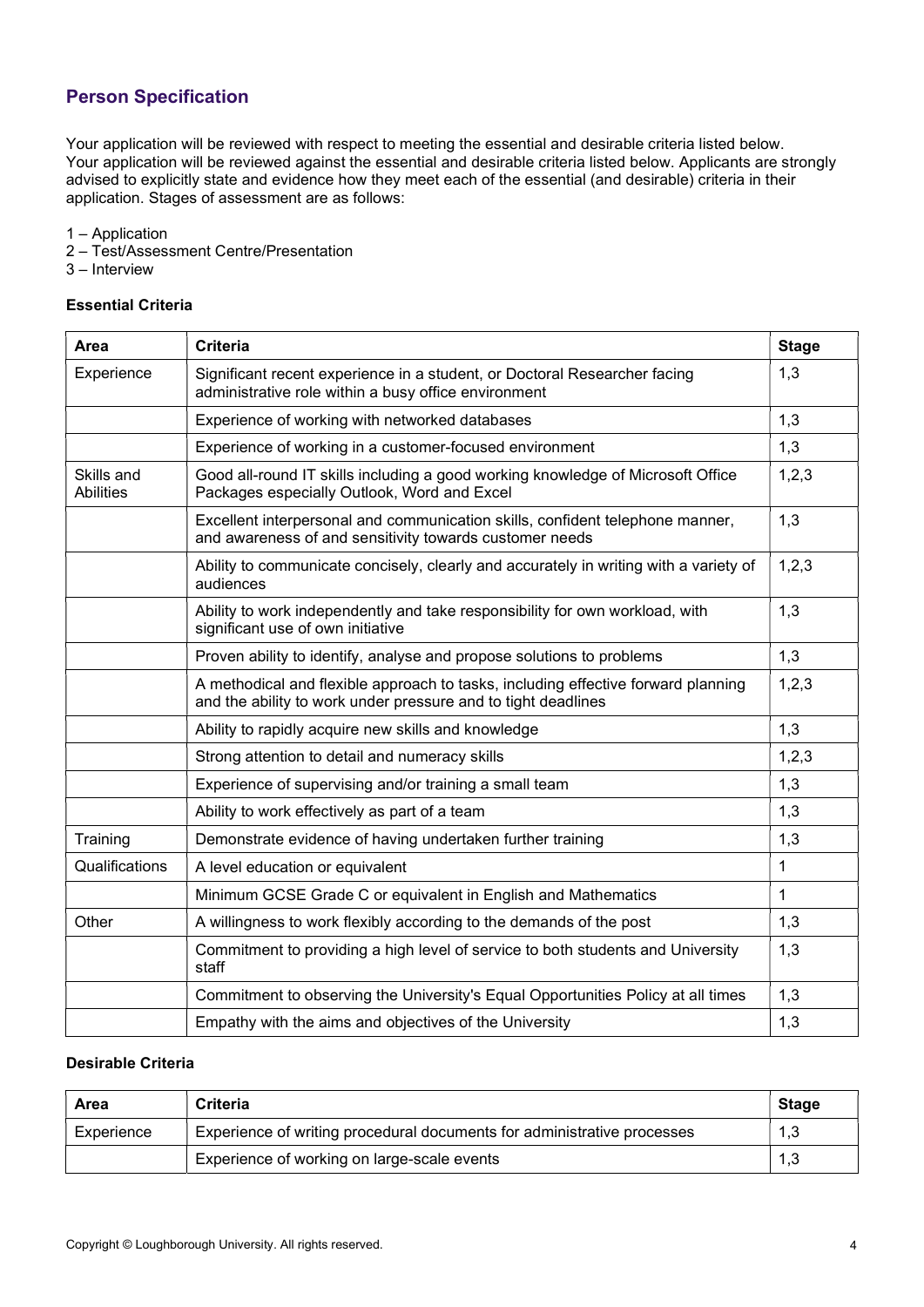| Skills and<br><b>Abilities</b> | Skills using relevant Loughborough University IT systems, especially LUSI | 1,3 |
|--------------------------------|---------------------------------------------------------------------------|-----|
| Qualifications                 | A good honours degree or equivalent                                       |     |
| Other                          | Understanding and knowledge of the Data Protection Act                    | 1,3 |

# Conditions of Service

The position is full-time and open-ended. Salary will be on Administrative Services Grade 5, £25,627 – £30,497 per annum, at a starting salary to be confirmed on offer of appointment.

The appointment will be subject to the University's normal Terms and Conditions of Employment for Operational and Administrative staff, details of which can be found here.

The University is committed to enabling staff to maintain a healthy work-home balance and has a number of familyfriendly policies which are available at http://www.lboro.ac.uk/services/hr/a-z/family-leave-policy-and-procedure-- page.html.

We also offer an on-campus nursery with subsidised places, subsidised places at local holiday clubs and a childcare voucher scheme (further details are available at: http://www.lboro.ac.uk/services/hr/a-z/childcareinformation---page.html

In addition, the University is supportive, wherever possible, of flexible working arrangements. We also strive to create a culture that supports equality and celebrates diversity throughout the campus. The University holds a Bronze Athena SWAN award which recognises the importance of support for women at all stages of their academic career. For further information on Athena SWAN see http://www.lboro.ac.uk/services/hr/athena-swan/

# Applications

The closing date for applications is **Monday 30<sup>th</sup> May 2022**. Interviews will be held during the week commencing 6<sup>th</sup> June.